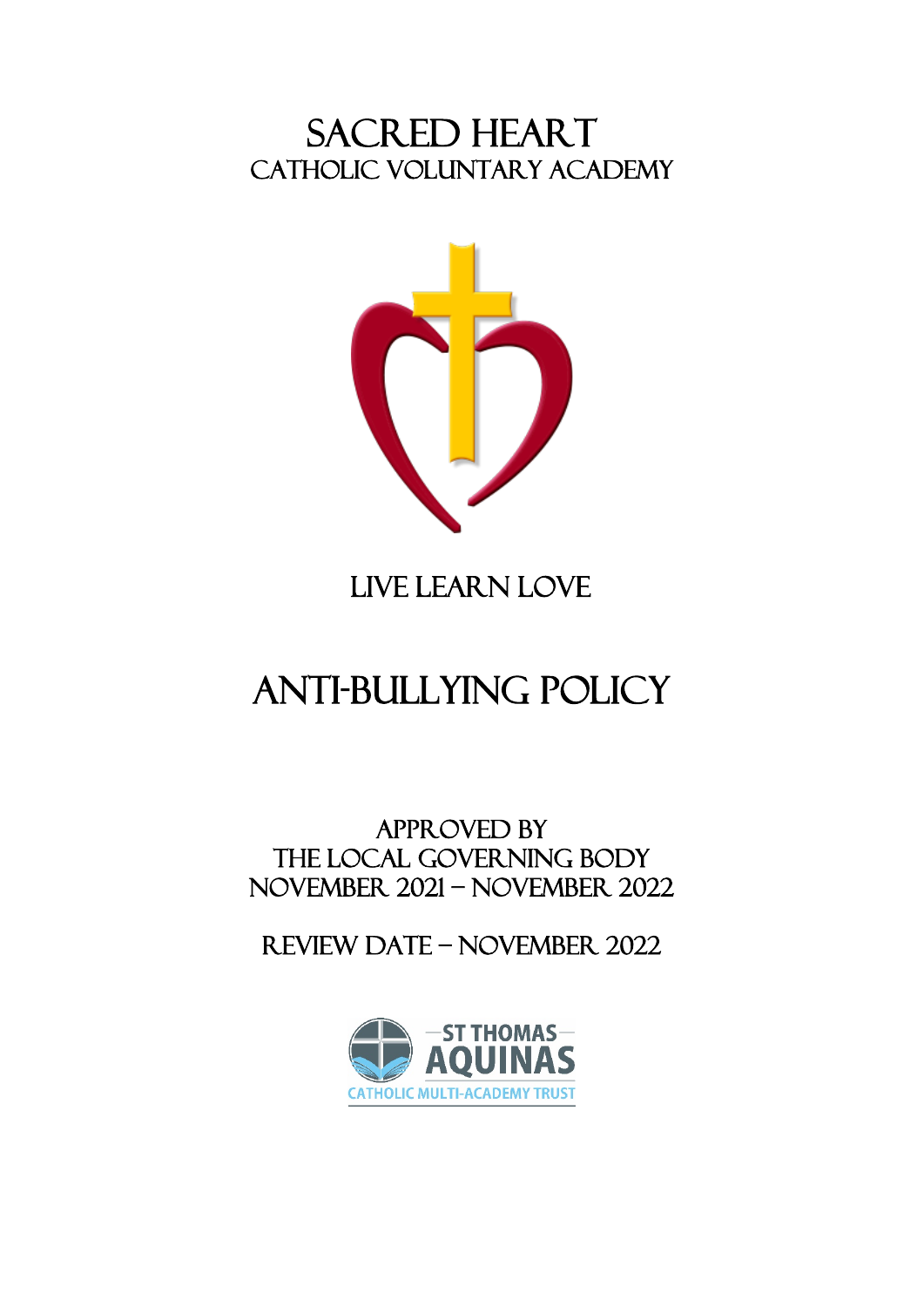# **Statement of Intent**

Sacred Heart Catholic Voluntary Academy is committed to providing a caring, friendly and safe environment for all of our pupils so they can learn in a relaxed and secure atmosphere, which is firmly rooted in Gospel values. *Bullying is the repetitive, intentional hurting of one person or group by another person or group, where the relationship involves an imbalance of power. It can happen face to face or online.* (Definition from Anti-Bullying Alliance) Bullying is unacceptable and will not be tolerated at our school. If bullying does occur, all pupils should be able to tell and know that incidents will be dealt with promptly and effectively. We are a *TELLING* school. This means that *anyone* who knows that bullying is happening is expected to tell the staff.

This policy was developed from consultation with staff and governors and is written in line with the DfE guidance 'Preventing and Tackling Bullying: Advice for School Leaders, staff and Governing Bodies' July 2011 (Revised July 2017) and with advice and support from the Leicestershire Anti-Bullying Team.

This policy is supported by the following school policies: Behaviour, Safeguarding, Whistleblowing, Single Equalities and Acceptable use of ICT.

# **Objectives of this Policy**

The objectives of this policy are:

- To set out what bullying is and how we respond to bullying;
- To explain how we create a positive and anti-bullying culture and ethos;
- To reduce the instances of bullying throughout the school;
- To promote the acceptance, tolerance and respect of individual differences;
- To ensure that instances of bullying are reported so they can be investigated and recorded in line with this policy;
- To take steps to prevent (as far as possible) and deal effectively with any behaviour deemed as bullying.

# **What Is Bullying?**

Bullying can be largely defined as deliberately hurtful behaviour, repeated over a period of time, where it is difficult for those being bullied to defend themselves. This is also known as **S**everal **T**imes **O**n **P**urpose – STOP. Friends can, periodically, fall out and as such can be mean to one another. This should not happen, but it is not bullying.

We recognise the following kinds of bullying behaviours:

- Physical pushing, hitting, kicking, punching or any other forms of violence; taking, hiding or damaging someone else's belongings
- Verbal name-calling, threats, insulting, abusive remarks, nasty teasing
- Psychological / Emotional spreading rumours, exclusion from games tormenting, humiliating, excluding from social groups, gesturing, body language
- Cyber use of electrical devices, including mobile phones, and social net-working sites on the internet to deliberately upset someone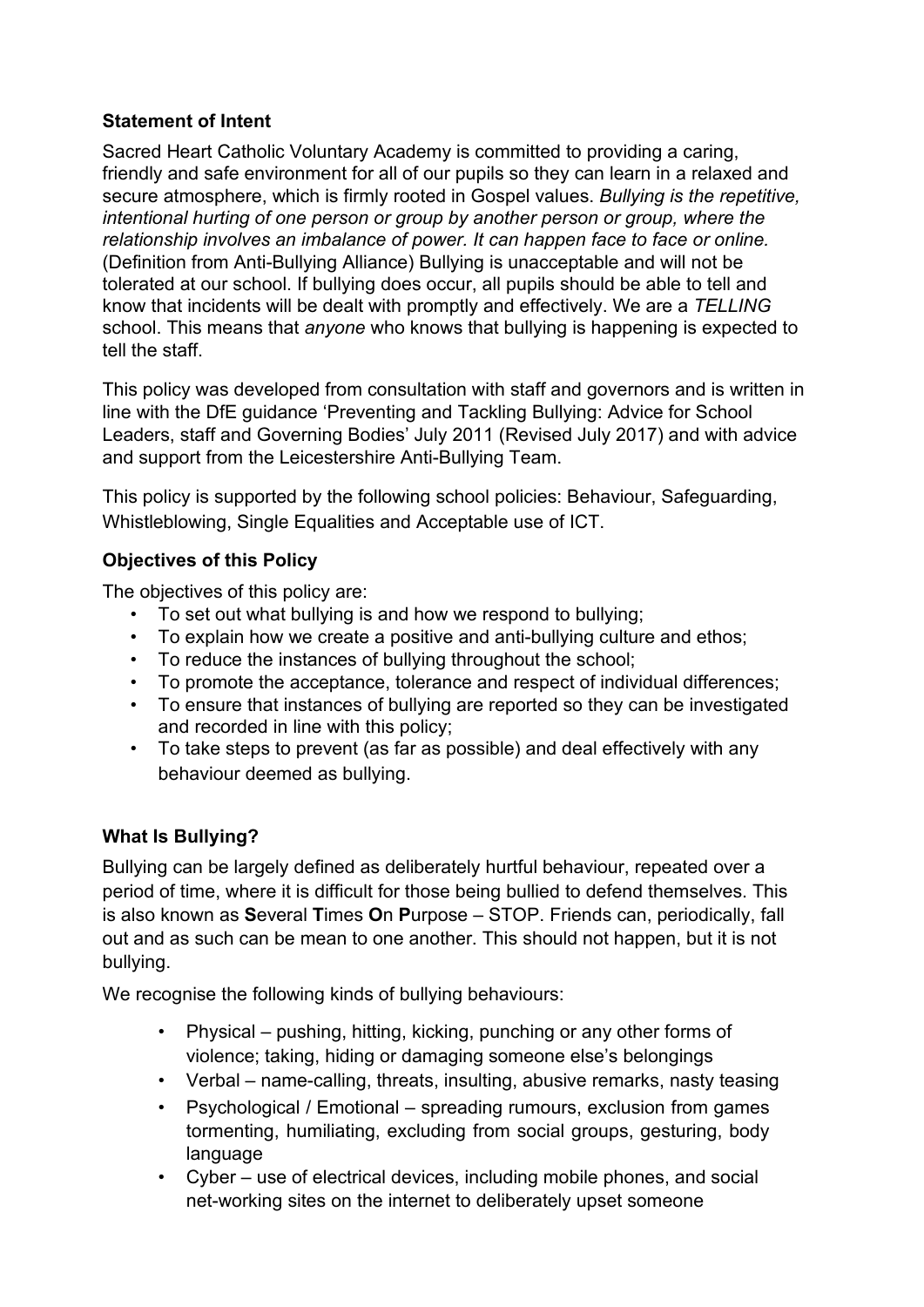For this reason, our school's policy is that pupils should not have mobile phones in school. If, for any reason, a parent specifically requests that a child should be allowed a mobile phone, an assurance must be made that the phone will not be used during the school day. Parents are informed about this policy at the beginning of a new school year.

As detailed in the Equality Act 2010, we recognise the protected characteristics & will not tolerate the targeting of individuals or groups because of:

- age
- disability or SEN
- gender reassignment
- marriage and civil partnership
- pregnancy and maternity
- race, religion or belief/culture
- sex, and sexual orientation
- appearance or health conditions
- home circumstances

We also acknowledge that staff can be bullied. We will not accept the bullying of a member of staff by any child, parent or other member of staff. If incidents do occur, they should be reported to the headteacher. In the case of an allegation against the headteacher it should be reported to the Chair of Governors (see Whistleblowing Policy).

# **Signs and Symptoms**

A child may indicate by signs or behaviour that he or she is being bullied. Adults working with children should be aware of these possible signs and that they should investigate if a child is exhibiting them. See Appendix.

#### **Why is it Important to Respond to Bullying?**

Bullying hurts. No one deserves to be a target of bullying. Everybody has the right to be treated with respect and dignity. Pupils who are bullying need to learn different ways of behaving.

Sacred Heart Catholic Voluntary Academy is committed to responding promptly and effectively to any issues of bullying. Pupils are strongly encouraged to report bullying in school.

#### **Responsibilities**

The Governing Body of the school is responsible for determining the content of the policy and the Headteacher for implementation. The lead staff in Sacred Heart Catholic Voluntary Academy are the Senior Leadership Team and our ELSA (Lisa Atkins, Rebecca Dowsett, Sarah Boyd, Lisa Genco-Billington).

#### **Reporting and Responding to bullying (Role of the Pupils)**

This is what we tell children to do if they are being bullied. We are a 'TELLING' school, so...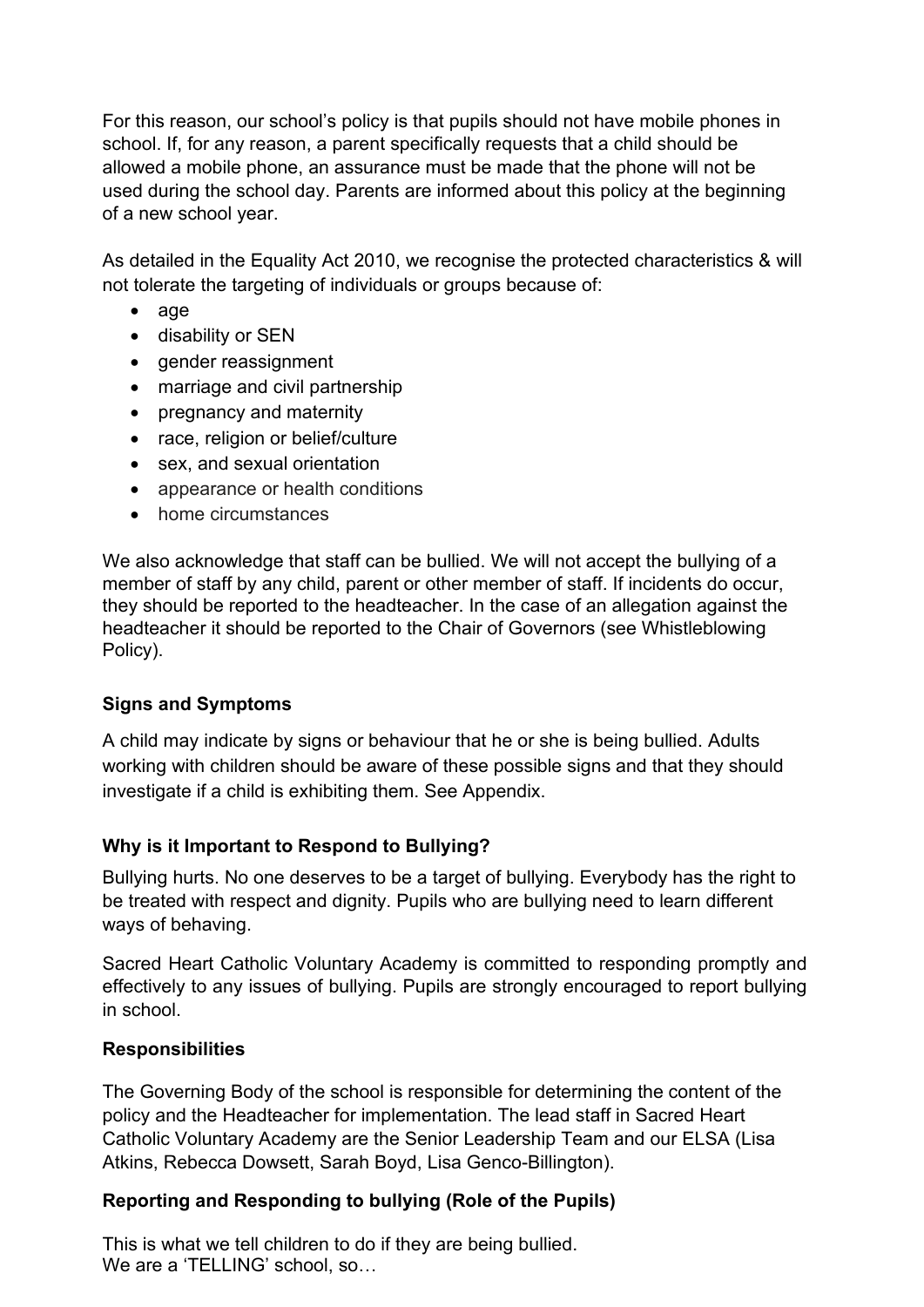# **Tell someone about it!**

'**S**everal **T**imes **O**n **P**urpose' – S.T.O.P '**S**peak **T**o **O**ther **P**eople' – S.T.O.P

All adults at school take reports of bullying seriously and will act upon it. You can also tell a trusted friend who will inform a school adult.

We expect bystanders (children, school staff and parents/ carers) to tell an adult in school.

These messages are regularly reinforced during initiatives supported by the school including Anti-Bullying week and the SOPHIE project.

# **What should parents/ carers do if they feel their child is being bullied? (Role of the Parents)**

Contact the school.

The first point of contact is the child's class teacher. It is important that parents feel confident to talk to staff about their concerns.

#### *The class teacher will:*

1. Clearly explain school policy and reassure the parent that the allegation will be followed up promptly

- 2. Agree a timescale to speak to the parent after investigations have been made
- 3. Inform the Headteacher or Assistant Headteachers of the incident and outcomes
- 4. Feedback to the parent and reassure that appropriate measures are being taken to ensure the well-being of their child in school

#### **School staff will respond to reported incidents by:**

1. Class teacher/Head/ Assistant Headteachers will meet with the target and encourage them to talk about the incidents, issues and feelings

2. Arrange an appropriate programme of support to monitor and restore a child's well-being

- 3. Inform the target's parents
- 4. Collect information from other children if appropriate
- 5. Class teacher/Head/ Assistant Headteachers meet with the child alleged to have been involved in bullying behaviour and listen to their perception of the incidents and any motivation for the behaviour

6. If bullying has taken place, encourage the instigator to reflect on the unacceptable behaviour and understand that it must stop.

7. The Head/ Assistant Headteachers will decide at what point it is appropriate to make contact with the instigator's parents depending on the nature of the incident

The following graduated sanctions may be used as part of the school behaviour procedures in line with the behaviour policy– these will be in relation to the severity of any incident:

- Apologise to the victim verbally or in writing
- Lose playtimes (outside Headteacher's office)
- Parents invited into school to discuss incident and consequences
- Daily or weekly behaviour monitoring report
- Temporary or permanent removal to another class
- Withdrawal from participation in school visits or club activities that are not part of the statutory curriculum
- Fixed term exclusion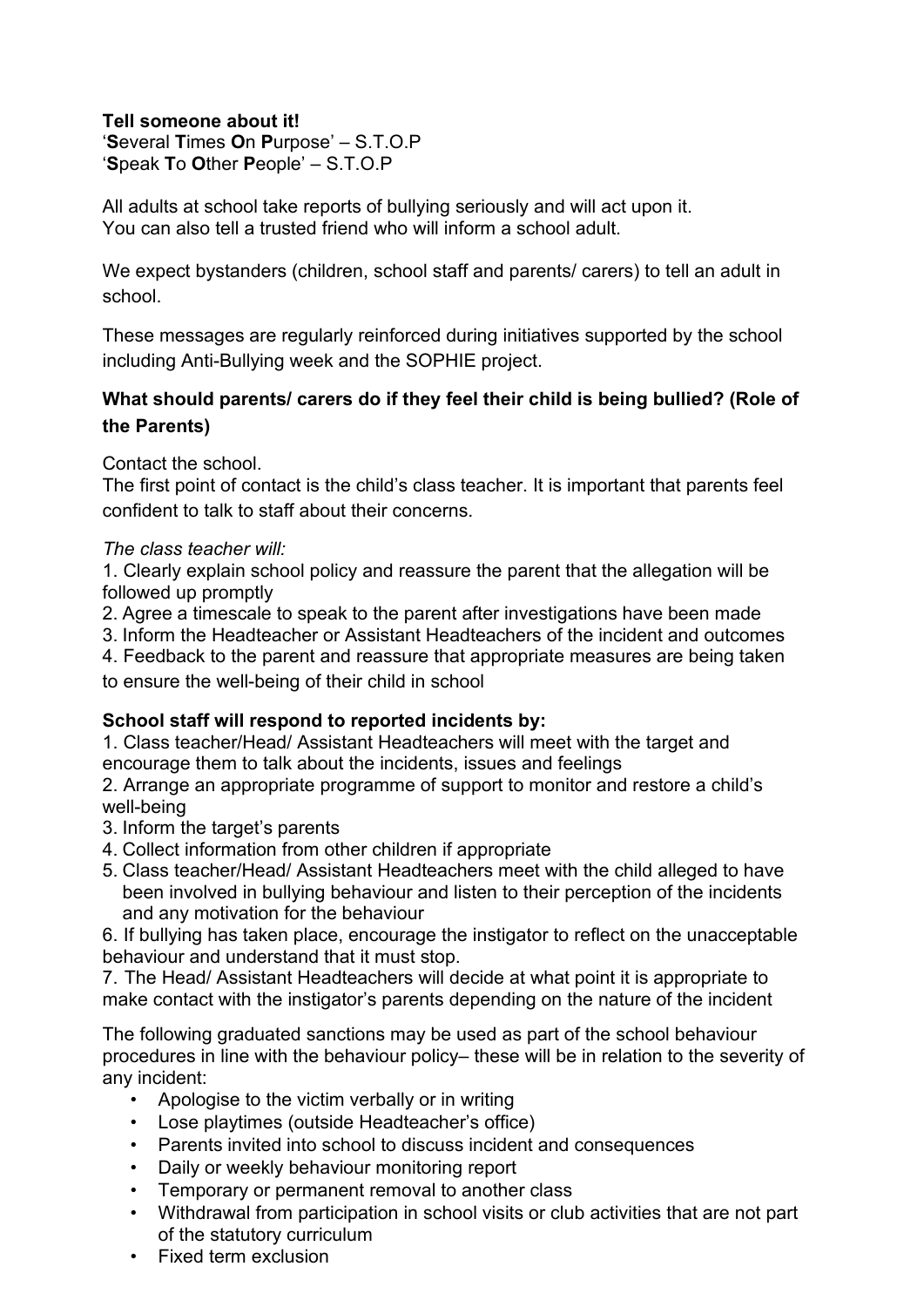- Permanent exclusion if bullying persists
- Police notified if a criminal offence committed

#### **What will happen next?**

The Headteacher, Assistant Headteachers, ELSA or Class teacher will follow-up with the child(ren) concerned over the course of the first few weeks after a bullying incident, and will monitor after that.

#### **How will we support the targeted child?**

We will reassure the target of the bullying, and help them discuss how it made them feel and what they need to help support them, such as:

- Peer support/buddy
- Support from a trusted school adult, such as when they feel anxious or under
- pressure
- A phased return to school
- Things to do at break and lunchtime so they are not alone (including use of the friendship stop)
- Helping to work towards reconciliation between the targeted child and the instigator (or child with bullying behaviour)

# **How will we work with the instigator to change their behaviour?**

We will support them by:

- Making sure they understand how to follow the school rules and the consequences if they break them
- Helping them learn empathy learn the effects their behaviour choices have on others
- Supporting the instigator to be reconciled with the targeted child

#### **Bullying Outside School Premises**

Where bullying outside school is reported to school staff, it will be investigated and acted on. Bullying will not be tolerated and the Headteacher has a statutory power to discipline pupils for poor behaviour outside of the school premises.

#### **Recording of incidents**

Incidents and allegations of bullying will be recorded on the CPOMS system – flagged as bullying. All academic members of staff can add an incident and incidents can be shared with staff.

Reports will be run periodically on CPOMS regarding bullying in an effort to spot patterns of behaviour which can then be addressed.

#### **Strategies we use to prevent bullying**

- We are proactive as a Catholic School we promote tolerance, equality, respect and reconciliation and use restorative justice.
- We keep anti-bullying high profile through PSHE lessons, RE lessons and other relevant subject areas and assemblies. (See SMSC grid)
- School rules and character muscles are prominently displayed around the school
- We use praise and rewards to reinforce positive behaviour through the use of ClassDojo.
- We have an anti-bullying week every year to promote the school's Anti-bullying **Policy**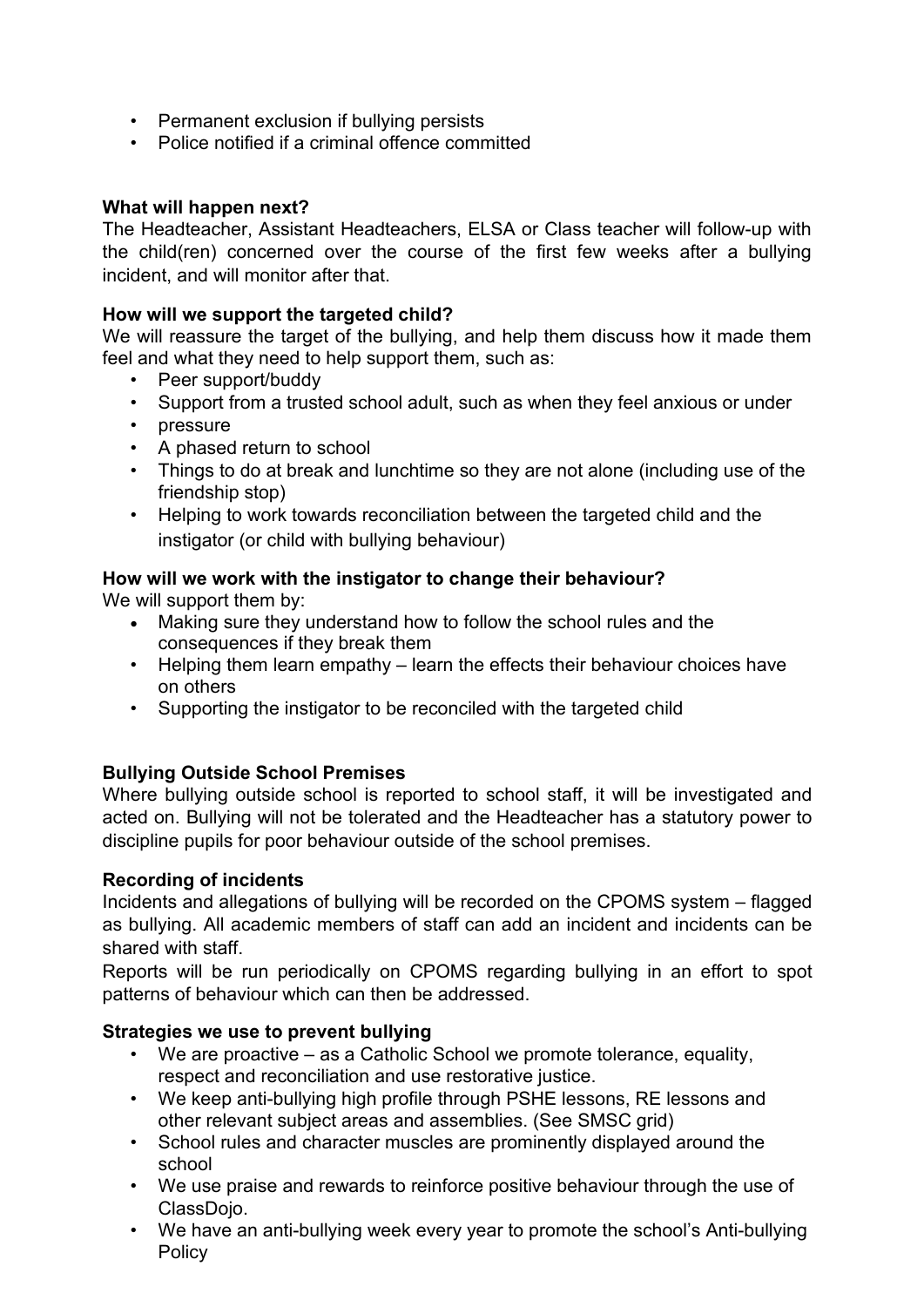- We regularly conduct a Pupil Attitude Survey which includes questions about bullying which is analysed and shared with all stakeholders.
- Difference and diversity is promoted and celebrated whenever possible as part of the taught curriculum
- Anti-bullying is a regular agenda item for School Parliament meetings and the Senior Leadership Team meetings.
- The whole school community is encouraged to model appropriate behaviour towards one another.
- Annual whole school safeguarding training which includes anti-bullying.

#### **Monitoring, evaluation and review**

The school will review this policy annually and assess its implementation and effectiveness. The policy will be promoted and implemented throughout the school.

#### **If you think your concerns are not being addressed**

See school's complaints procedure.

# **HELP ORGANISATIONS:**

Advisory Centre for Education (ACE) 0808 800 5793

Children's Legal Centre 0845 345 4345 KIDSCAPE Parents Helpline (Mon-Fri, 10-4) 0845 1 205 204 **Family Lives 6800 2222 6800 2222** Youth Access 020 8772 9900 Bullying Online

[www.bullying.co.uk](http://www.bullying.co.uk/)

There are also a number of very useful and informative websites which deal with the issue of bullying. The Local Authorities website is particularly good.

[www.beyondbullying.com](http://www.beyondbullying.com/)

In terms of E-Safety please visit the CEOP (Child Exploitation and Online Protection command) page

[www.thinkyouknow.co.uk](http://www.thinkyouknow.co.uk/)

Signed by  $ln Pr \sim 44$  Head Teacher

B. Monaghan Chair of Governors

Review Date November 2022